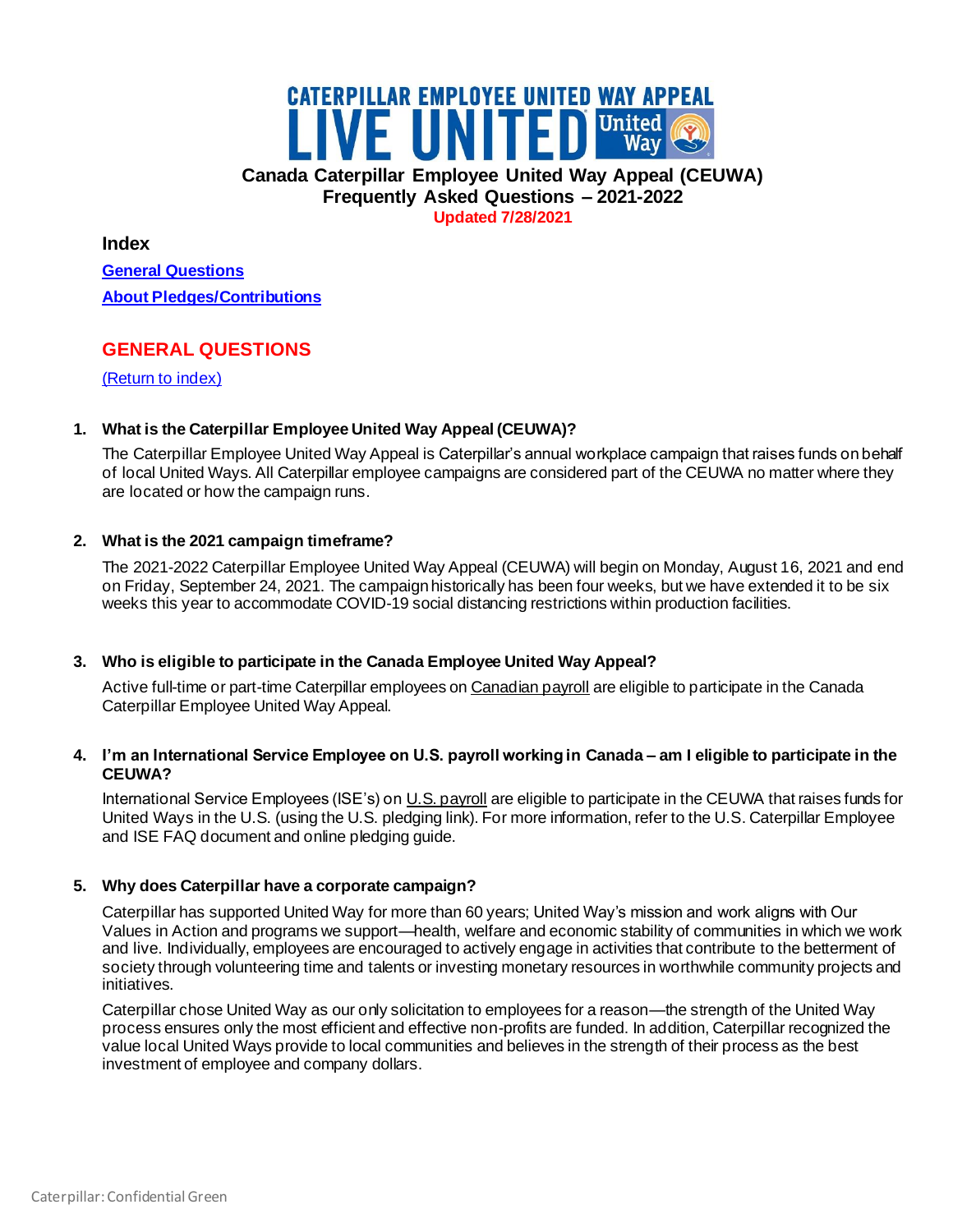# **6. Who pays the administrative cost for Caterpillar to coordinate the CEUWA?**

Caterpillar pays 100 percent of all expenses associated with CEUWA (supplies, administrative costs, etc.). Every penny of employee contributions goes to the participating United Way organizations. This means there are **no administrative expenses paid on employee dollars** when they are directed to your local United Way.

### **7. How much of the total employee contribution to CEUWA go to the local United Ways?**

100% of all employee contributions to CEUWA go directly to the United Ways.

### **8. Who determines which United Ways are part of the CEUWA?**

The online pledging system allows all United Ways to participate in the campaign based on the country you reside.

### **9. Who decides how much of the money raised by facility campaigns goes to their local United Way?**

CEUWA's role in the campaign is to raise funds for the local United Way(s). It is the responsibility of the United Way(s) receiving the funds to allocate the monetary contributions as needed.

### **10. Are employees expected to contribute to the CEUWA?**

Caterpillar realizes not all employees will participate in the CEUWA and employees are not required to contribute to the CEUWA. However, employees are encouraged to contribute to the United Way and/or partner agencies of their choice. The CEUWA serves as a vehicle to support many agencies with one contribution. In addition, funds raised by employees are eligible to be matched by the Caterpillar Foundation dollar for dollar with no maximum limit.

### **11. Is there a corporate policy written about the CEUWA?**

There is a corporate policy that specifically deals with "solicitations" and it states that internal solicitations are NOT allowed. However, CEUWA is an exception to that policy. Caterpillar is able to solicit each employee on company time with company resources using a Caterpillar Employee online pledging process. The CEUWA campaign is strictly solicited through an online form during the annual internal campaign. For more information on the Corporate Solicitation Policy, please see your local HR representative or HR Manager.

# <span id="page-1-0"></span>**ABOUT PLEDGES/CONTRIBUTIONS**

[\(Return to index\)](#page-0-1)

# **12. How do I pledge online?**

You will receive your invitation to pledge online through a series of communications from your communications team. To pledge online you can visi[t www.caterpillar.com/unitedway](http://www.caterpillar.com/unitedway) to find the correct **Canada** employee pledge link and more information. You will then need to register and complete the pledge process.

### **13. When are contributions effective?**

All contributions made to CEUWA are effective as of the employees first pay period in the 2022 calendar year (pay period 1). For example—during the campaign in August 2021, Jim pledges \$5 each month. Actual deductions from Jim's pay check will not be taken out until January 2022. Please note: If you have chosen to participate with a onetime-only contribution, it will be set-up for the first pay period and will be taken the first pay period of the 2022 year.

# **14. Is there a minimum payroll contribution?**

If pledging per pay period (biweekly), the total annual donation may not total less than \$1. For a one-time payroll contribution, the minimum pledge amount is \$1 directed to United Way.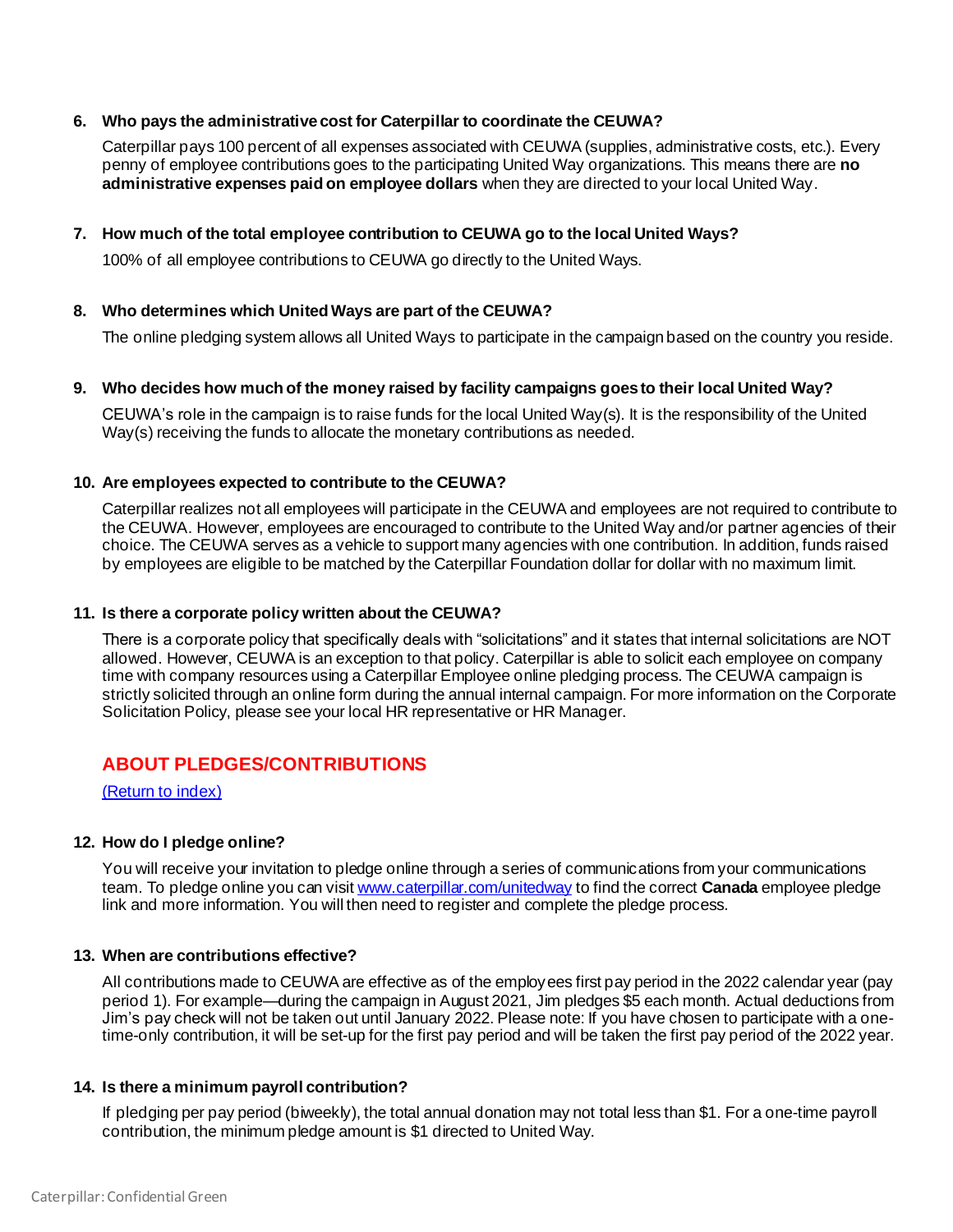# **15. Tell me more about payroll contribution.**

The payroll contribution is "per pay period," therefore, you will not need to specify the annual amount, rather just the amount that will be contributed each pay period. Contributions are derived from base pay and do not include vacation pay, night bonus or overtime.

### **16. How do I correct, change or cancel (stop) my payroll contribution if I pledged online?**

If you pledge online, you are able to make changes using the online pledging site until the campaign closes. If you have any changes after the close of the campaign please email the CEUWA cat@cat.com inbox with the changes needed. Employees should watch their first pay stub in January to make sure the deduction is correct.

### **17. I did not receive an e-mail or message allowing me to pledge online. What should I do?**

If you did not receive an initial pledge email or reminder emails, please contact your local United Way coordinator. You can also vis[it www.caterpillar.com/unitedway](http://www.caterpillar.com/unitedway) for more information.

### **18. If I pledge online and am pulled away from my desk, will the system "time out" or log me out?**

Yes, the site will time out and you will need to log back in if this happens. If the site sits idle for 5 minutes, it will time out due to amount of personal information on the site. You may need to reopen the page using the link in your email or visi[t www.caterpillar.com/unitedway](http://www.caterpillar.com/unitedway).

### **19. My Leave of Absence coincided with my United Way Campaign, how could I still pledge?**

You can access the pledging details a[t www.caterpillar.com/unitedway](http://www.caterpillar.com/unitedway); however, pledging will only be accessible during the campaign timeframe. If you are unable to make your pledge via the pledging site during the campaign, you will not be able to participate in the program. You are welcome to still contribute to the United Way via cash/check etc. but it will not be eligible to be included in the company's overall results and receive the Foundation match.

# **20. Can I contribute by check or cash?**

CEUWA does not accept checks or cash. The only form of contribution to CEUWA is through Payroll Deduction. If an employee wants to write a check, the employee must write it directly to the charity of his/her choice and mail it separately from the campaign (like any other personal contribution). However, the Caterpillar Foundation will only match payroll deduction contributions.

### **21. Will my supervisor, boss or leader be able to know if I contributed or how much I contributed?**

No, the only person with access to United Way pledging detail is the manager of the online pledging system. Caterpillar management does not have access to online pledging and any personal information including whether or not an employee contributed and how much. Employee names are only provided to local coordinators at the end of the campaign if the employee chooses to be recognized for their leadership level contribution.

### **22. Are contributions tax-deductible? If so, how will employee know how much they gave?**

Donations are tax-deductible. Contributions that are made via payroll deduction, employees can access their pay stub to verify that the payroll contribution is correct. CEUWA does not issue receipts and cannot look up the amount at the end of the year.

### **23. Who do I contact if I am having problems with the online pledging system?**

Please contact your local coordinator first. If they cannot provide you the answer you may email the [CEUWA\\_CAT@cat.com](mailto:CEUWA_CAT@cat.com) inbox for assistance.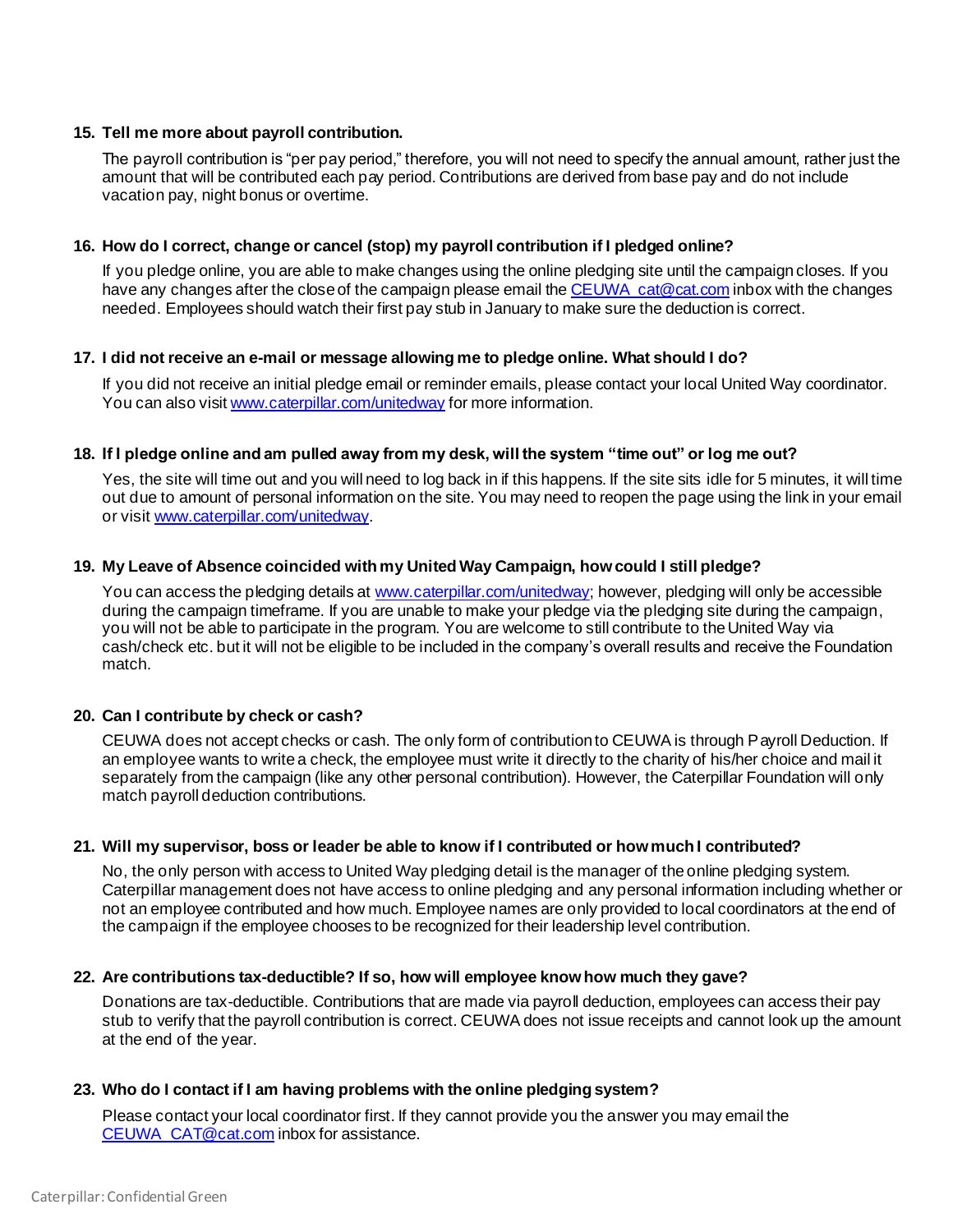# **24. Will the Caterpillar Foundation match my United Way contribution?**

Yes, the Foundation will match employee contributions dollar for dollar.

# **25. I have more questions, whom do I contact?**

Contact your local United Way coordinator.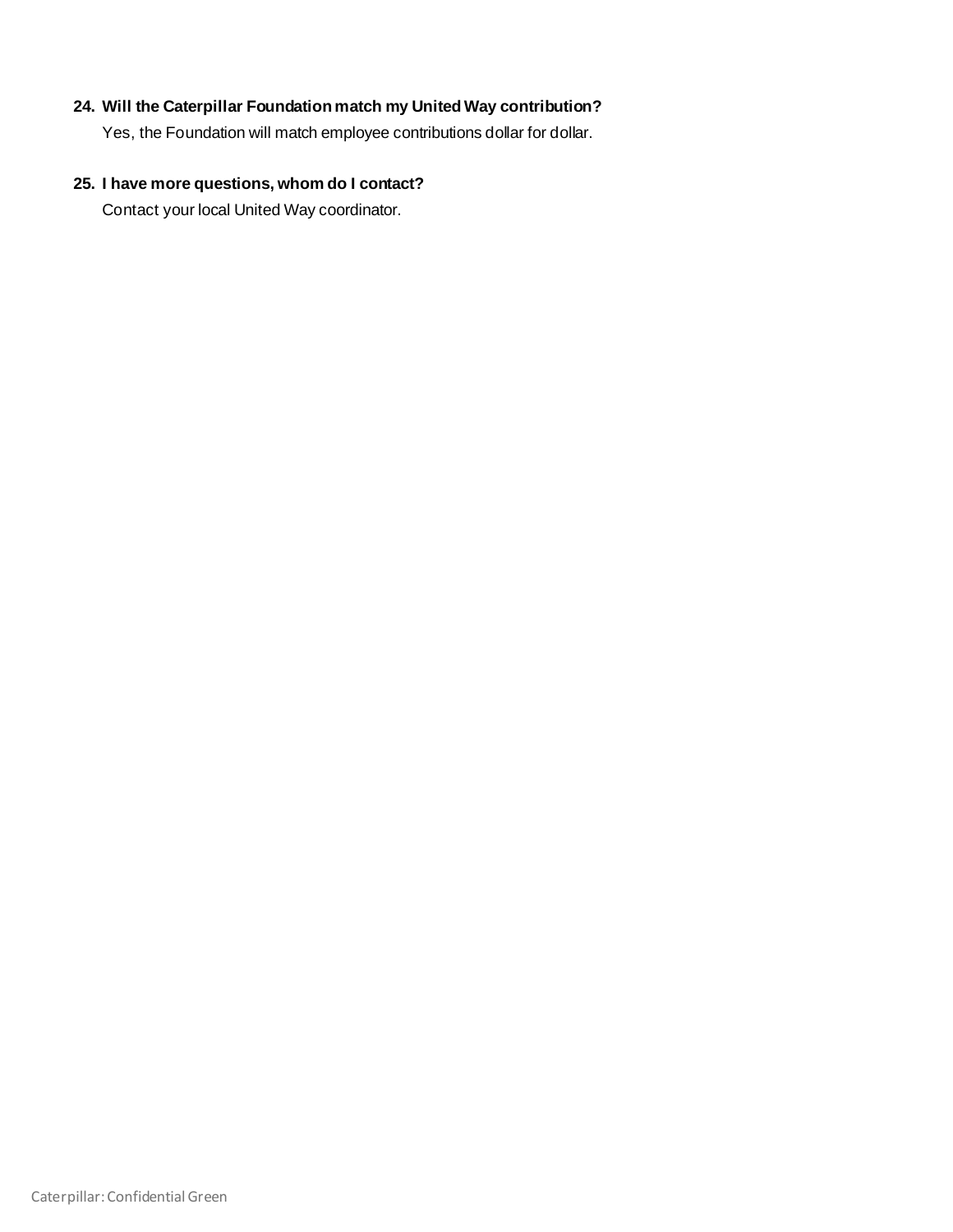# **CATERPILLAR EMPLOYEE UNITED WAY APPEAL LIVE UNITED** United **Appel Centraide des Employés de Caterpillar du Canada (ACECC) Foire Aux Questions – 2021-2022**

# **QUESTIONS GÉNÉRALES**

# **1. Qu'est-ce que l'Appel Centraide des employés de Caterpillar (ACECC)?**

L'Appel de Centraide des employés de Caterpillar est la campagne annuelle de Caterpillar en milieu de travail qui permet de collecter des fonds au nom de Centraide. Toutes les campagnes des employés de Caterpillar aux sont considérées comme faisant partie de la ACECC, peu importe où elles se trouvent ou comment la campagne se déroule.

# **2. Quel est le calendrier de la campagne 2021?**

L'appel de Centraide pour les employés Caterpillar 2021-2022 (CEUWA) débutera le lundi 16 août 2021 et se terminera le vendredi 24 septembre 2021. La campagne a toujours duré quatre semaines, mais nous l'avons prolongée à sept semaines cette année. pour tenir compte des restrictions de distanciation sociale du COVID -19 dans les installations de production.

# **3. Qui est admissible à participer à l'Appel de Centraide Canada?**

Les employés actifs à temps plein ou à temps partiel de Caterpillar sur les listes de paie du Canada sont admissibles à participer à l'appel de Centraide Canada pour les employés de Caterpillar.

### **4. Je suis un employé de service international sur la paie des États-Unis travaillant au Canada - ai-je le droit de participer à la ACECC?**

Les employés des services internationaux (ISE) aux États-Unis sont admissibles à participer au ACECC qui collecte des fonds pour Centraide aux États-Unis (en utilisant le lien d'engagement des États-Unis). Pour plus d'informations, reportez-vous au document *US Employee and ISE FAQ* et au guide de mise en ligne des annonces de Caterpillar.

# **5. Pourquoi Caterpillar a-t-il une campagne d'entreprise?**

Caterpillar soutient Centraide depuis plus de 60 ans. La mission et le travail de Centraide s'harmonisent avec nos valeurs en action et les programmes que nous soutenons - la santé, le bien-être et la stabilité économique des collectivités dans lesquelles nous travaillons et vivons. Individuellement, les employés sont encouragés à participer activement à des activités qui contribuent à l'amélioration de la société en offrant du temps et des talents, ou en investissant des ressources monétaires dans des projets et initiatives communautaires valables. Caterpillar a choisi Centraide comme seule sollicitation auprès des employés pour une raison: la solidité du processus de Centraide garantit que seuls les organismes sans but lucratif les plus efficients et les plus efficaces sont financés. De plus, Caterpillar a reconnu la valeur que les Centraide locaux offrent aux collectivités locales et croit en la force de leur processus en tant que meilleur investissement des employés et des entreprises.

# **6. Qui paie les frais administratifs pour Caterpillar pour coordonner le ACECC?**

Caterpillar paie 100% de toutes les dépenses associées à ACECC (fournitures, frais administratifs, etc.). Chaque centime des contributions des employés est versé aux organisations participantes de Centraide. Cela signifie qu'il n'y a pas de dépenses administratives payées sur les dollars des employés lorsqu'ils sont dirigés vers votre Centraide local.

# **7. Quelle proportion de la contribution totale des employés à ACECC est versée aux Centraide locaux?**

100% de toutes les contributions des employés à ACECC vont directement aux Centraides.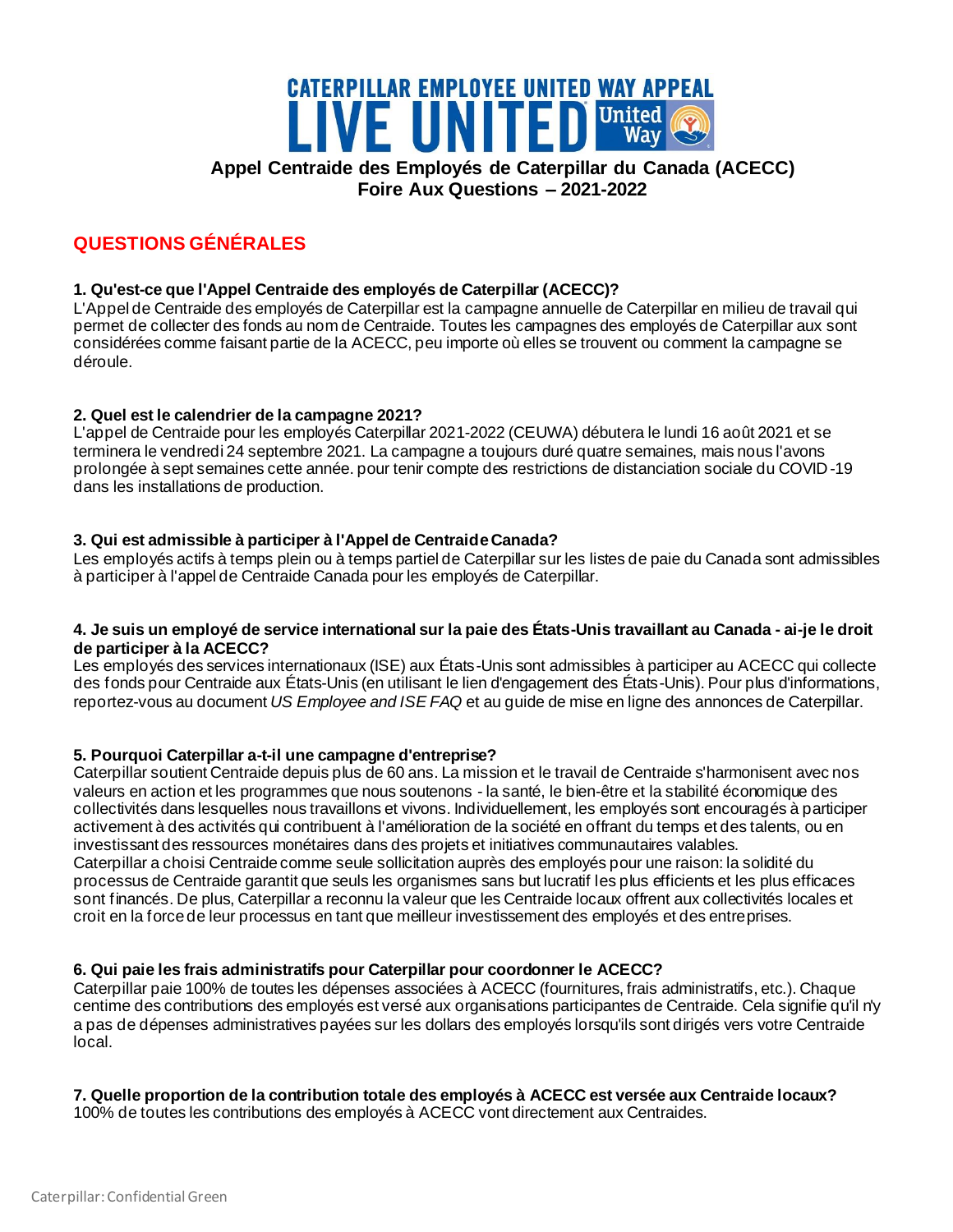# **8. Qui détermine quels Centraides font partie de la ACECC?**

Le système de promesses de dons en ligne permet à tous les Centraides de participer à la campagne en fonction du pays dans lequel vous résidez.

#### **9. Qui décide de la somme des fonds amassés des campagnes à partir des établissements sera versé à leur Centraide local?**

Le rôle de ACECC dans la campagne est de collecter des fonds pour Centraide local (s). Il est de la responsabilité de Centraide (s) de recevoir les fonds pour allouer les contributions monétaires au besoin.

### **10. Les employés sont-ils censés contribuer à la ACECC?**

Caterpillar comprend que tous les employés ne participeront pas à la ACECC et que les employés ne sont pas tenus de contribuer à la ACECC. Cependant, les employés sont encouragés à contribuer à Centraide et / ou aux organismes partenaires de leur choix. Le ACECC sert de véhicule pour soutenir de nombreuses agences avec une contribution. De plus, les fonds amassés par les employés peuvent être jumelés à la Fondation Caterpillar pour un dollar sans limite maximale.

### **11. Y a-t-il une politique d'entreprise écrite au sujet de la ACECC?**

Il y a une politique d'entreprise qui traite spécifiquement des "sollicitations" et elle stipule que les sollicitations internes ne sont PAS autorisées. Cependant, ACECC est une exception à cette politique. Caterpillar est en mesure de solliciter chaque employé sur l'heure de l'entreprise avec les ressources de l'entreprise en utilisant un processus de mise en ligne des employés Caterpillar. La campagne ACECC est strictement sollicitée via un formulaire en ligne lors de la campagne interne annuelle. Pour plus d'informations sur la politique de sollicitation d'entreprise, veuillez consulter votre représentant local des RH ou votre gestionnaire des RH.

### **12. Comment puis-je faire une promesse de don en ligne?**

Vous recevrez votre invitation de promesse de don en ligne grâce à une série de communications de votre équipe de communications. Pour une promesse de don en ligne, vous pouvez visiter le site www.caterpillar.com/unitedway afin de trouver le bon lien de promesse de dons des employés canadiens et plus d'informations. Vous devrez ensuite vous inscrire et compléter le processus d'engagement.

# **13. Quand les contributions sont-elles efficaces?**

Toutes les cotisations versées à la CEUWA sont en vigueur à compter de la première période de paie des employés de l'année civile 2022 (période de paie 1). Par exemple, pendant la campagne d'août 2021, Jim promet 5 \$ par mois. Les retenues réelles sur le chèque de paie de Jim ne seront pas prélevées avant janvier 2022. Remarque: si vous avez choisi de participer avec une contribution unique, celle-ci sera configurée pour la première période de paie et sera prélevée la première période de paie de l'année 2021.

### **14. Y a-t-il une contribution minimale à la masse salariale?**

Si vous vous engagez par période de paie (bihebdomadaire), le total des dons annuels ne peut être inférieur à 1 \$. Dans le cas d'une cotisation unique à la masse salariale, le montant minimum promis est de 1 \$ à Centraide.

### **15. Dites-en plus sur la contribution de la paie.**

La cotisation salariale est « par période payée », donc, vous n'aurez pas besoin de spécifier le montant annuel, seulement le montant qui sera versé à chaque période de paie. Les cotisations sont calculées à partir du salaire de base et n'incluent pas les payes de vacances, les primes de nuit et les heures supplémentaires.

### **16. Comment corriger, modifier ou annuler (arrêter) ma contribution à la masse salariale si je m'étais engagé en ligne?**

Si vous vous engagez en ligne, vous pouvez apporter des modifications en utilisant le site de mise en ligne jusqu'à la fermeture de la campagne. Si vous avez des modifications à faire après la clôture de la campagne et avant le 1er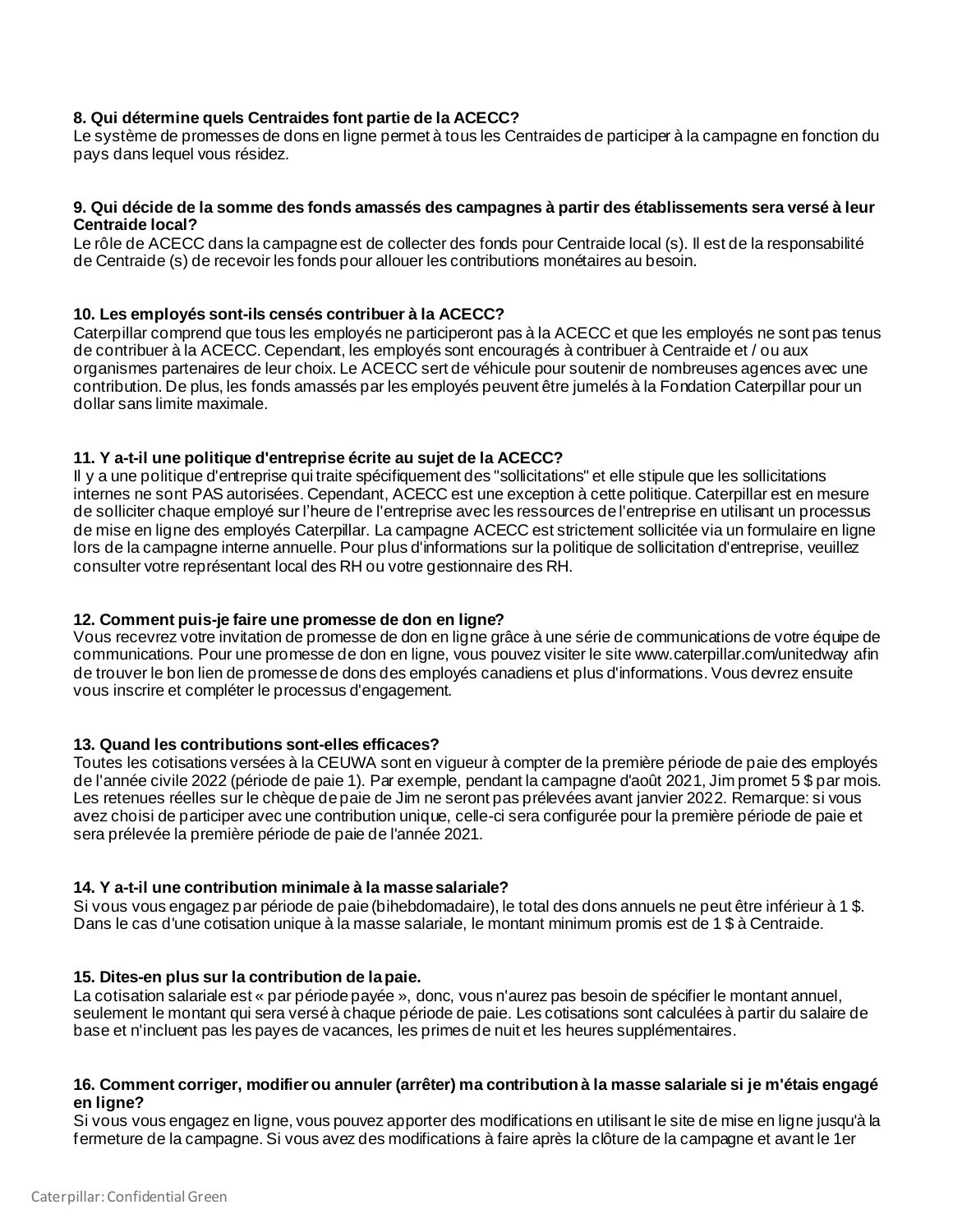décembre 2018, veuillez envoyer un courriel à la boîte de réception CEUWA\_cat@cat.com en indiquant les modifications nécessaires. Les employés devraient vérifier leur premier talon de paie de janvier afin de s'assurer de l'exactitude de la déduction. Si le montant saisi est erroné ou qu'un changement est nécessaire après le 1er janvier 2020, les employés doivent communiquer avec leur équipe locale des RH ou de la paie afin d'y apporter les corrections.

### **17. Je n'ai pas reçu de courriel ou de message me permettant de m'engager en ligne. Que devrais-je faire?** Si vous n'avez pas reçu de courriels de sollicitation ou de courriel de rappel, veuillez communiquer avec votre coordonnateur local de Centraide. Vous pouvez également visiter www.caterpillar.com/unitedway pour plus d'informations.

## **18. Si je m'engage en ligne et que je m'éloigne de mon bureau, le système va-t-il « expirer » ou me déconnecter?**

Oui, le site expirera et vous devrez vous reconnecter si cela se produit. Si le site reste inactif pendant 5 minutes, il expirera en raison de la quantité d'informations personnelles sur le site. Vous devrez peut-être rouvrir la page en utilisant le lien dans votre courriel ou visiter www.caterpillar.com/unitedway.

# **19. Mon congé a coïncidé avec ma campagne Centraide, comment pourrais-je encore m'engager?**

Vous pouvez accéder aux détails de l'engagement au www.caterpillar.com/unitedway; cependant, les promesses ne seront accessibles que pendant la période de la campagne. Si vous n'êtes pas en mesure de faire votre promesse via le site de mise en gage pendant la campagne, vous ne serez pas en mesure de participer au programme. Vous pouvez toujours contribuer à Centraide par chèque ou comptant, mais celle-ci ne sera pas admissible aux résultats globaux de la compagnie et à recevoir les fonds de contrepartie de la Fondation.

# **20. Puis-je contribuer par chèque ou en espèces?**

ACECC n'accepte pas les chèques ou d'espèces. La seule forme de contribution à ACECC est par la déduction de la paie. Si un employé veut contribuer par chèque, l'employé doit l'inscrire directement à l'organisme de bienfaisance de son choix et le poster séparément de la campagne (comme toute autre contribution personnelle). Cependant, la Fondation Caterpillar ne fera que correspondre aux cotisations de retenues sur la paie.

### **21. Est-ce que mon superviseur, mon patron ou mon chef d'équipe pourra savoir si j'ai contribué ou combien j'ai contribué?**

Non, la seule personne ayant accès aux détails de l'engagement de Centraide est le gestionnaire du système de mise en ligne des annonces de contributions. La direction de Caterpillar n'a pas accès aux annonces en ligne ni aux informations personnelles, y compris si un employé a contribué ou non et combien. Les noms des employés ne sont fournis qu'aux coordonnateurs locaux à la fin de la campagne que si l'employé choisit d'être reconnu pour sa contribution de niveau de leadership.

### **22. Les contributions sont-elles déductibles d'impôts? Si oui, comment l'employé saura-t-il combien il a contribué?**

Les dons sont déductibles d'impôts. Les contributions faites par la retenue sur le paie, les employés peuvent accéder à leur talon de paie chez pour vérifier l'exactitude de la contribution de la paie. ACECC n'émet pas de reçus et ne peut pas rechercher le montant à la fin de l'année.

# **23. Qui dois-je contacter si j'ai des problèmes avec le système de promesses de dons en ligne?**

Veuillez d'abord contacter votre coordinateur local. S'ils ne peuvent vous répondre, vous pouvez envoyer un courriel à la boîte de réception CEUWA\_CAT@cat.com pour obtenir de l'aide.

# **24. La Fondation Caterpillar versera-t-elle en contrepartie à ma contribution à Centraide?**

Oui, la Fondation versera en contrepartie la somme investie par les contributions des employés.